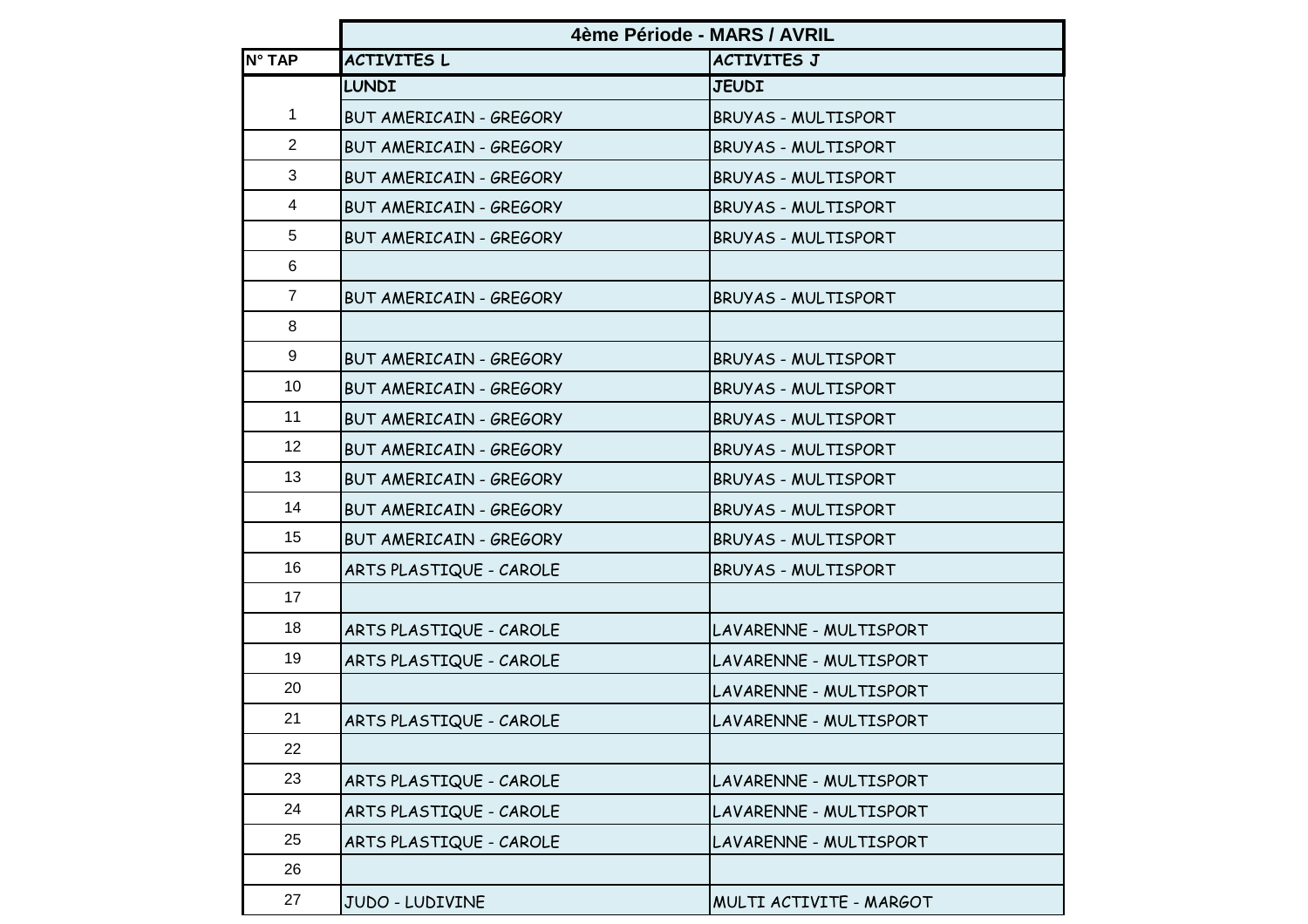|        | 4ème Période - MARS / AVRIL |                                   |
|--------|-----------------------------|-----------------------------------|
| N° TAP | <b>ACTIVITES L</b>          | <b>ACTIVITES J</b>                |
| 28     | JUDO - LUDIVINE             | MULTI ACTIVITE - MARGOT           |
|        | JUDO - LUDIVINE             | MULTI ACTIVITE - MARGOT           |
| 29     | JUDO - LUDIVINE             | MULTI ACTIVITE - MARGOT           |
| 30     |                             |                                   |
| 31     | JUDO - LUDIVINE             | MULTI ACTIVITE - MARGOT           |
| 32     | JUDO - LUDIVINE             | MULTI ACTIVITE - MARGOT           |
| 33     | JUDO - LUDIVINE             | MULTI ACTIVITE - MARGOT           |
| 34     | ARTS PLASTIQUE - CAROLE     | LAVARENNE - MULTISPORT            |
| 35     | ARTS PLASTIQUE - CAROLE     | LAVARENNE - MULTISPORT            |
| 36     | ARTS PLASTIQUE - CAROLE     | LAVARENNE - MULTISPORT            |
| 37     | ARTS PLASTIQUE - CAROLE     | LAVARENNE - MULTISPORT            |
| 38     | JUDO - LUDIVINE             |                                   |
| 39     | ARTS PLASTIQUE - CAROLE     | LAVARENNE - MULTISPORT            |
| 40     | JUDO - LUDIVINE             | LIVRE - NADEGE                    |
| 41     | JUDO - LUDIVINE             | LIVRE - NADEGE                    |
| 42     | JUDO - LUDIVINE             | LIVRE - NADEGE                    |
| 43     | JUDO - LUDIVINE             | MULTI ACTIVITE - MARGOT           |
| 44     | JUDO - LUDIVINE             | MULTI ACTIVITE - MARGOT           |
| 45     | THEATRE - MATHILDE          | LAVARENNE - MULTISPORT            |
| 46     |                             |                                   |
| 47     | THEATRE - MATHILDE          | LAVARENNE - MULTISPORT            |
| 48     |                             | MULTI ACTIVITE - MARGOT           |
| 49     |                             | MULTI ACTIVITE - MARGOT           |
| 50     | THEATRE - MATHILDE          | MULTI ACTIVITE - MARGOT           |
| 51     | MULTI ACTIVITES - MARGOT    | CHANTAL/MARINE - LOISIRS CREATIFS |
| 52     | MULTI ACTIVITES - MARGOT    | CHANTAL/MARINE - LOISIRS CREATIFS |
| 53     | MULTI ACTIVITES - MARGOT    |                                   |
| 54     | MULTI ACTIVITES - MARGOT    | CHANTAL/MARINE - LOISIRS CREATIFS |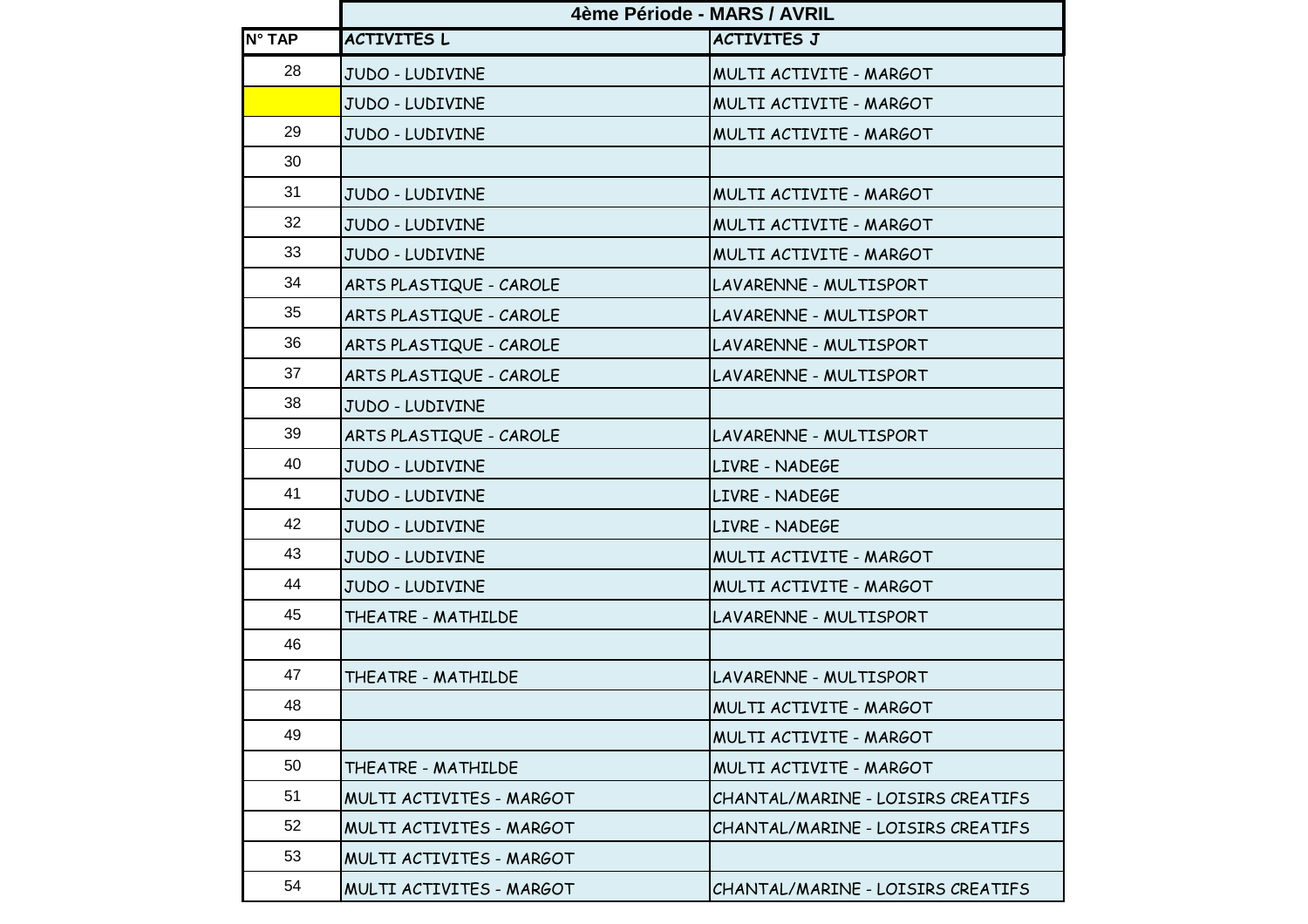|        | 4ème Période - MARS / AVRIL       |                                   |
|--------|-----------------------------------|-----------------------------------|
| N° TAP | <b>ACTIVITES L</b>                | <b>ACTIVITES J</b>                |
| 55     | MULTI ACTIVITES - MARGOT          | CHANTAL/MARINE - LOISIRS CREATIFS |
| 56     | MULTI ACTIVITES - MARGOT          | CHANTAL/MARINE - LOISIRS CREATIFS |
| 57     | MULTI ACTIVITES - MARGOT          | CHANTAL/MARINE - LOISIRS CREATIFS |
| 58     | MULTI ACTIVITES - MARGOT          | CHANTAL/MARINE - LOISIRS CREATIFS |
| 59     | MULTI ACTIVITES - MARGOT          | CHANTAL/MARINE - LOISIRS CREATIFS |
| 60     |                                   |                                   |
| 61     | MULTI ACTIVITES - MARGOT          | CHANTAL/MARINE - LOISIRS CREATIFS |
| 62     | MULTI ACTIVITES - MARGOT          | CHANTAL/MARINE - LOISIRS CREATIFS |
| 63     |                                   |                                   |
| 64     | THEATRE - MATHILDE                | CHANTAL/MARINE - LOISIRS CREATIFS |
| 65     | THEATRE - MATHILDE                | CHANTAL/MARINE - LOISIRS CREATIFS |
| 66     | THEATRE - MATHILDE                | CHANTAL/MARINE - LOISIRS CREATIFS |
| 67     | THEATRE - MATHILDE                | CHANTAL/MARINE - LOISIRS CREATIFS |
| 68     | THEATRE - MATHILDE                | CHANTAL/MARINE - LOISIRS CREATIFS |
| 69     | THEATRE - MATHILDE                | CHANTAL/MARINE - LOISIRS CREATIFS |
| 70     | THEATRE - MATHILDE                |                                   |
| 71     | THEATRE - MATHILDE                | CHANTAL/MARINE - LOISIRS CREATIFS |
| 72     | THEATRE - MATHILDE                | CHANTAL/MARINE - LOISIRS CREATIFS |
| 73     | MULTI ACTIVITES - MARGOT          | CHANTAL/MARINE - LOISIRS CREATIFS |
| 74     | PEINDRE D'APRES MUSIQUE - NATASHA | HAND - BENOIT                     |
| 75     | THEATRE - MATHILDE                | CHANTAL/MARINE - LOISIRS CREATIFS |
| 76     | MULTI ACTIVITES - MARGOT          | HAND - BENOIT                     |
| 77     |                                   |                                   |
| 78     | PEINDRE D'APRES MUSIQUE - NATASHA | HAND - BENOIT                     |
| 79     | LANGUES - CINZIA                  | HAND - BENOIT                     |
| 80     | LANGUES - CINZIA                  | HAND - BENOIT                     |
| 81     |                                   |                                   |
| 82     | LANGUES - CINZIA                  | HAND - BENOIT                     |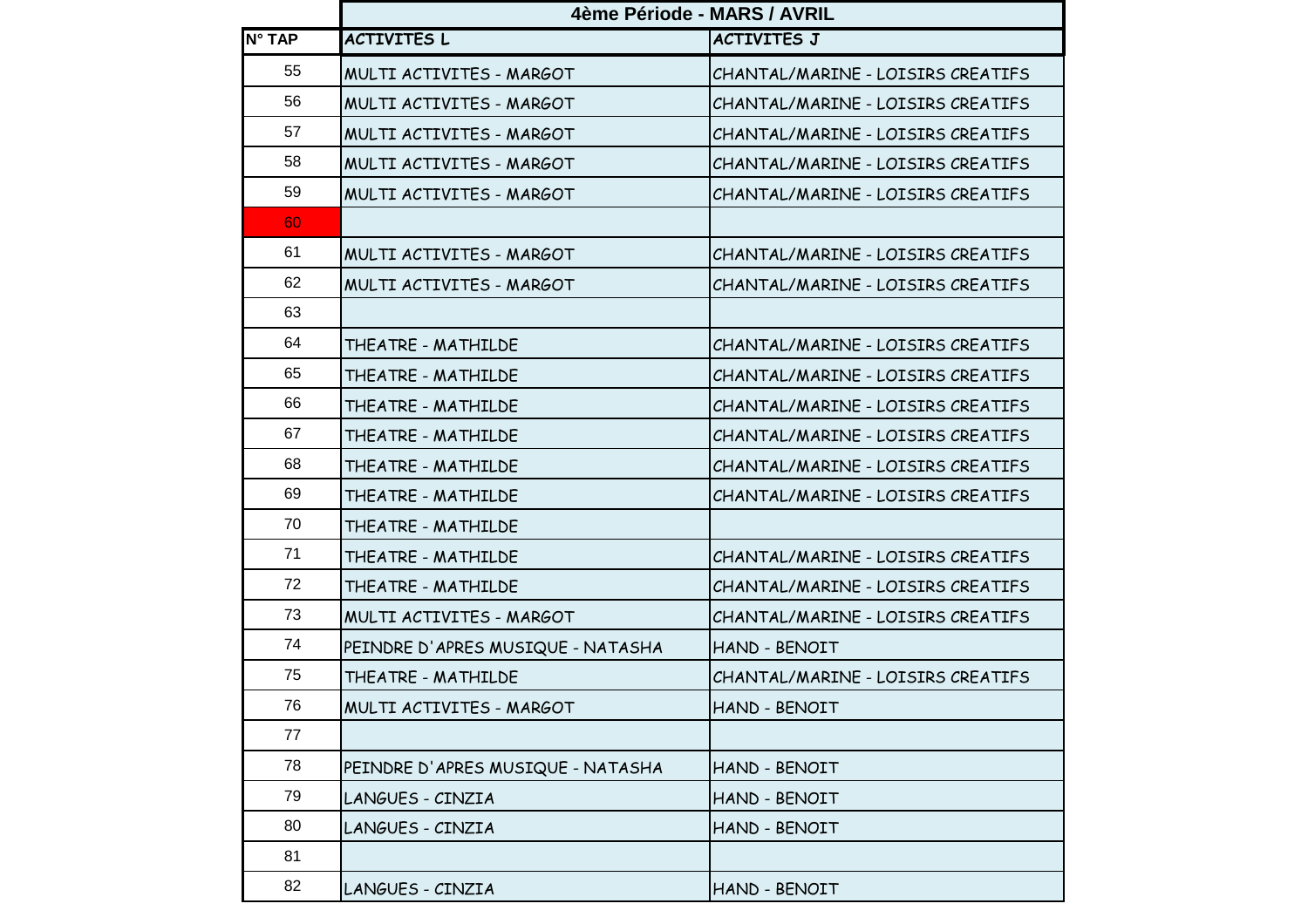|        | 4ème Période - MARS / AVRIL       |                    |
|--------|-----------------------------------|--------------------|
| N° TAP | <b>ACTIVITES L</b>                | <b>ACTIVITES J</b> |
| 83     | LANGUES - CINZIA                  | HAND - BENOIT      |
| 84     | LANGUES - CINZIA                  | HAND - BENOIT      |
| 85     | LANGUES - CINZIA                  | HAND - BENOIT      |
| 86     | LANGUES - CINZIA                  | HAND - BENOIT      |
| 87     | LANGUES - CINZIA                  | HAND - BENOIT      |
| 88     | HAND - BENOIT                     |                    |
| 89     | HAND - BENOIT                     | LIVRE - NADEGE     |
| 90     | HAND - BENOIT                     | LIVRE - NADEGE     |
| 91     | HAND - BENOIT                     | LIVRE - NADEGE     |
| 92     | HAND - BENOIT                     | LIVRE - NADEGE     |
| 93     | HAND - BENOIT                     | LIVRE - NADEGE     |
| 94     |                                   |                    |
| 95     | HAND - BENOIT                     | LIVRE - NADEGE     |
| 96     | HAND - BENOIT                     | LIVRE - NADEGE     |
| 97     |                                   |                    |
| 98     | HAND - BENOIT                     | LIVRE - NADEGE     |
| 99     | HAND - BENOIT                     | LIVRE - NADEGE     |
| 100    | HAND - BENOIT                     | LANGUE - CINZIA    |
| 101    |                                   |                    |
| 102    | HAND - BENOIT                     | LANGUE - CINZIA    |
| 103    | HAND - BENOIT                     | LANGUE - CINZIA    |
| 104    | LANGUES - CINZIA                  | HAND - BENOIT      |
| 105    | LANGUES - CINZIA                  | ZUMBA - AMELIE     |
| 106    | LANGUES - CINZIA                  | ZUMBA - AMELIE     |
| 107    | PEINDRE D'APRES MUSIQUE - NATASHA | ZUMBA - AMELIE     |
| 108    | PEINDRE D'APRES MUSIQUE - NATASHA | ZUMBA - AMELIE     |
| 109    | PEINDRE D'APRES MUSIQUE - NATASHA | ZUMBA - AMELIE     |
| 110    | PEINDRE D'APRES MUSIQUE - NATASHA | ZUMBA - AMELIE     |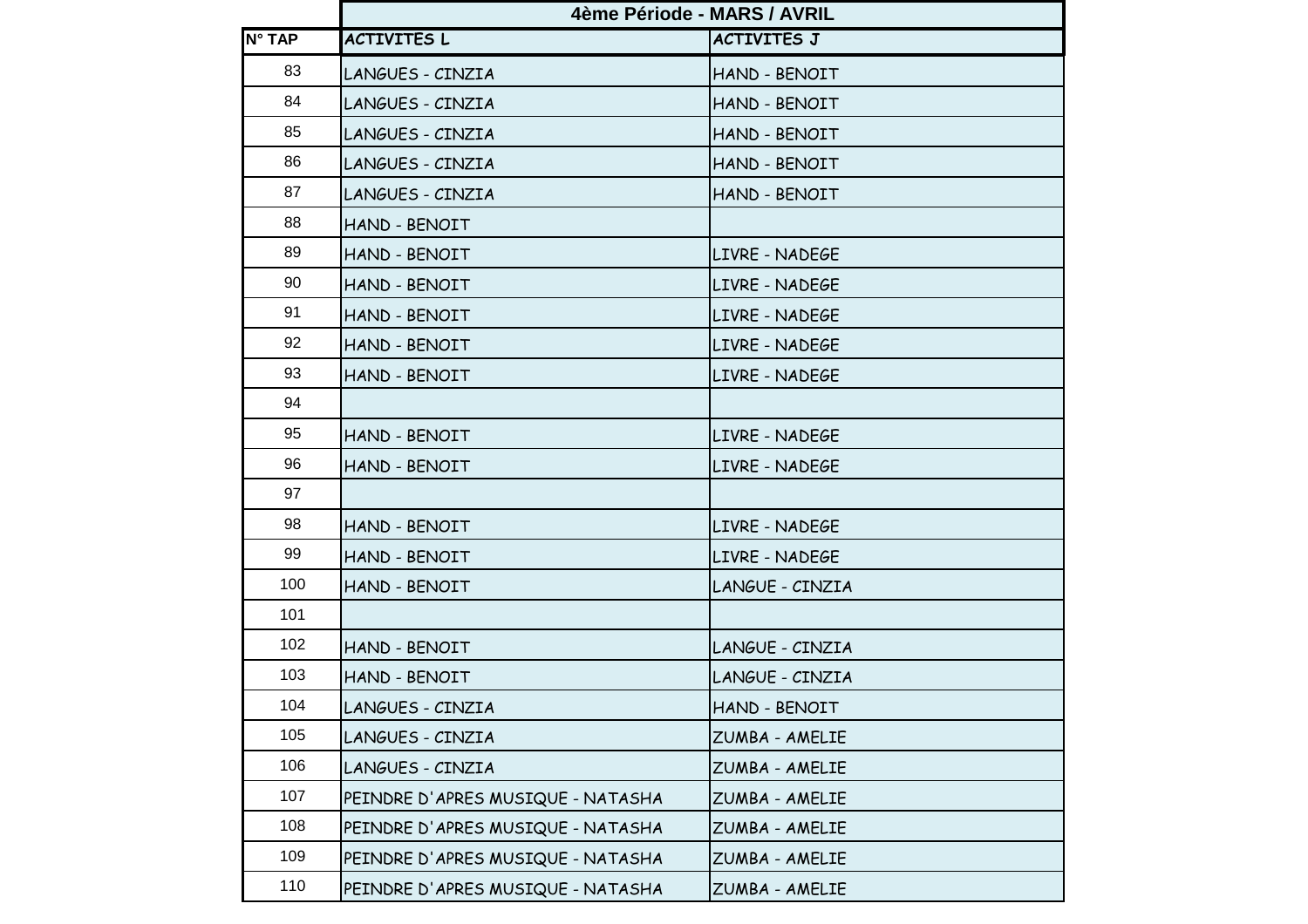|               | 4ème Période - MARS / AVRIL       |                       |
|---------------|-----------------------------------|-----------------------|
| <b>N° TAP</b> | <b>ACTIVITES L</b>                | <b>ACTIVITES J</b>    |
| 111           | PEINDRE D'APRES MUSIQUE - NATASHA | ZUMBA - AMELIE        |
| 112           | PEINDRE D'APRES MUSIQUE - NATASHA | ZUMBA - AMELIE        |
| 113           | PEINDRE D'APRES MUSIQUE - NATASHA | ZUMBA - AMELIE        |
| 114           | PEINDRE D'APRES MUSIQUE - NATASHA | ZUMBA - AMELIE        |
| 115           | PEINDRE D'APRES MUSIQUE - NATASHA | ZUMBA - AMELIE        |
| 116           | FOOT - VILAIN                     | LANGUE - CINZIA       |
| 117           | FOOT - VILAIN                     | LANGUE - CINZIA       |
| 118           | FOOT - VILAIN                     | LANGUE - CINZIA       |
| 119           | FOOT - VILAIN                     | LANGUE - CINZIA       |
| 120           | FOOT - VILAIN                     | LANGUE - CINZIA       |
| 121           | FOOT - VILAIN                     | LANGUE - CINZIA       |
| 122           | FOOT - VILAIN                     | LANGUE - CINZIA       |
| 123           | FOOT - VILAIN                     | LANGUE - CINZIA       |
| 124           | FOOT - VILAIN                     | LANGUE - CINZIA       |
| 125           | FOOT - VILAIN                     | ZUMBA - AMELIE        |
| 126           | FOOT - VILAIN                     | ZUMBA - AMELIE        |
| 127           | FOOT - VILAIN                     | JEUX - CORINNE        |
| 128           | FOOT - VILAIN                     | JEUX - CORINNE        |
| 129           | FOOT - VILAIN                     | <b>JEUX - CORINNE</b> |
| 130           | RELAXATION - CHRISTEL             | SCIENCES PHYSIQUE     |
| 131           | RELAXATION - CHRISTEL             | SCIENCES PHYSIQUE     |
| 132           | RELAXATION - CHRISTEL             | SCIENCES PHYSIQUE     |
| 133           | RELAXATION - CHRISTEL             | SCIENCES PHYSIQUE     |
| 134           | RELAXATION - CHRISTEL             | SCIENCES PHYSIQUE     |
| 135           | RELAXATION - CHRISTEL             | SCIENCES PHYSIQUE     |
| 136           | RELAXATION - CHRISTEL             | SCIENCES PHYSIQUE     |
| 137           | RELAXATION - CHRISTEL             | SCIENCES PHYSIQUE     |
| 138           | RELAXATION - CHRISTEL             | SCIENCES PHYSIQUE     |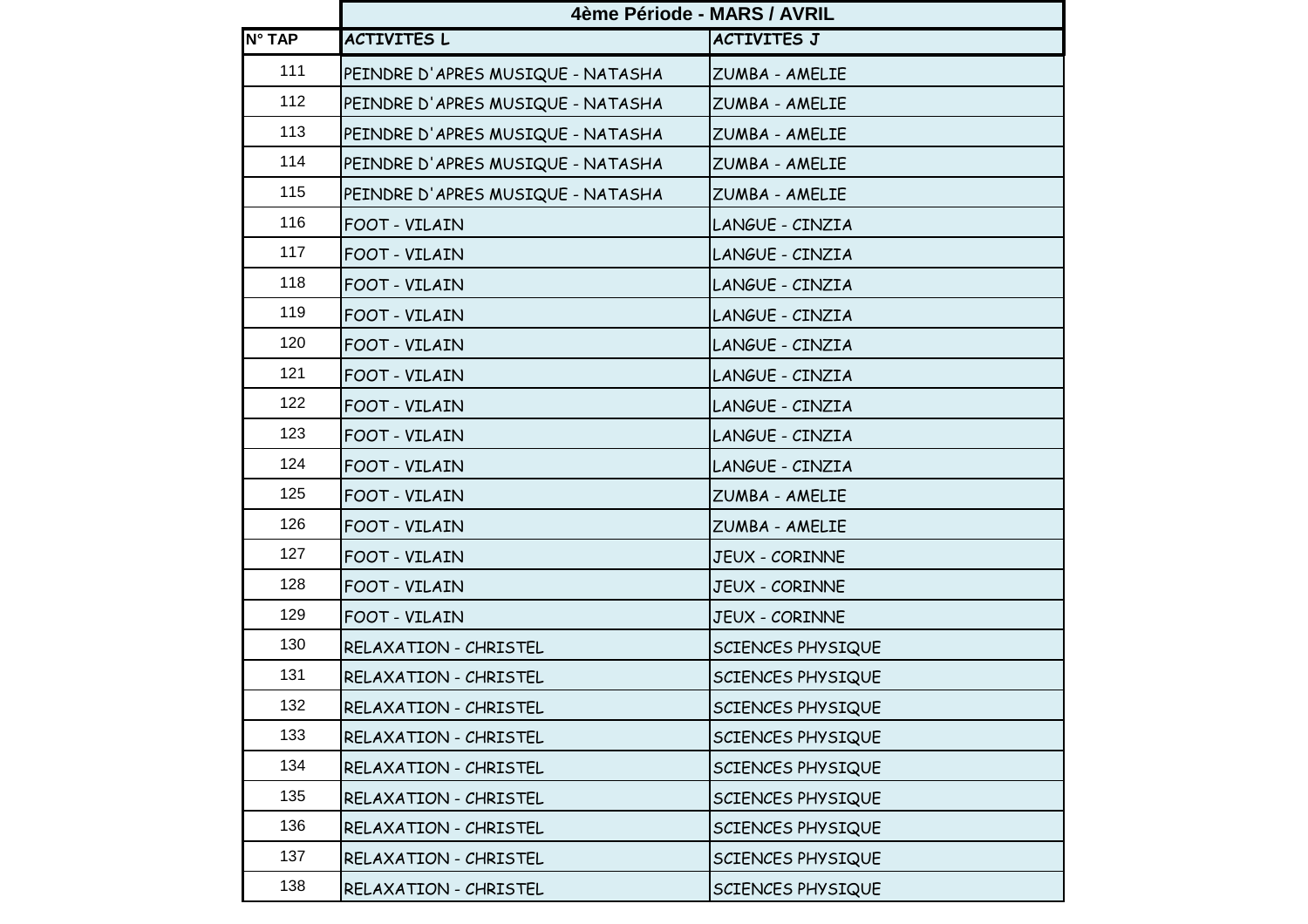|               | 4ème Période - MARS / AVRIL |                        |
|---------------|-----------------------------|------------------------|
| <b>N° TAP</b> | <b>ACTIVITES L</b>          | <b>ACTIVITES J</b>     |
| 139           |                             | SCIENCES PHYSIQUE      |
| 140           | RELAXATION - CHRISTEL       | SCIENCES PHYSIQUE      |
| 141           |                             | SCIENCES PHYSIQUE      |
| 142           | ZUMBA - AMELIE              | SCIENCES PHYSIQUE      |
| 143           | ZUMBA - AMELIE              | SCIENCES PHYSIQUE      |
| 144           |                             |                        |
| 145           |                             | SCIENCES CHIMIE        |
| 146           |                             |                        |
| 147           | ZUMBA - AMELIE              | SCIENCES CHIMIE        |
| 148           | ZUMBA - AMELIE              | SCIENCES CHIMIE        |
| 149           | ZUMBA - AMELIE              | <b>SCIENCES CHIMIE</b> |
| 150           |                             |                        |
| 151           | ZUMBA - AMELIE              | SCIENCES CHIMIE        |
| 152           | ZUMBA - AMELIE              | SCIENCES CHIMIE        |
| 153           |                             |                        |
| 154           | ZUMBA - AMELIE              | SCIENCES CHIMIE        |
| 155           | ZUMBA - AMELIE              | SCIENCES CHIMIE        |
| 156           | ZUMBA - AMELIE              | SCIENCES CHIMIE        |
| 157           | ZUMBA - AMELIE              | SCIENCES CHIMIE        |
| 158           |                             |                        |
| 159           | ZUMBA - AMELIE              | SCIENCES CHIMIE        |
| 160           | ZUMBA - AMELIE              | SCIENCES CHIMIE        |
| 161           | CUISINE - GUILLAUME         | <b>SCIENCES CHIMIE</b> |
| 162           | CUISINE - GUILLAUME         | SCIENCES CHIMIE        |
| 163           | CUISINE - GUILLAUME         |                        |
| 164           | CUISINE - GUILLAUME         | JEUX - CORINNE         |
| 165           | CUISINE - GUILLAUME         | JEUX - CORINNE         |
| 166           | CUISINE - GUILLAUME         | JEUX - CORINNE         |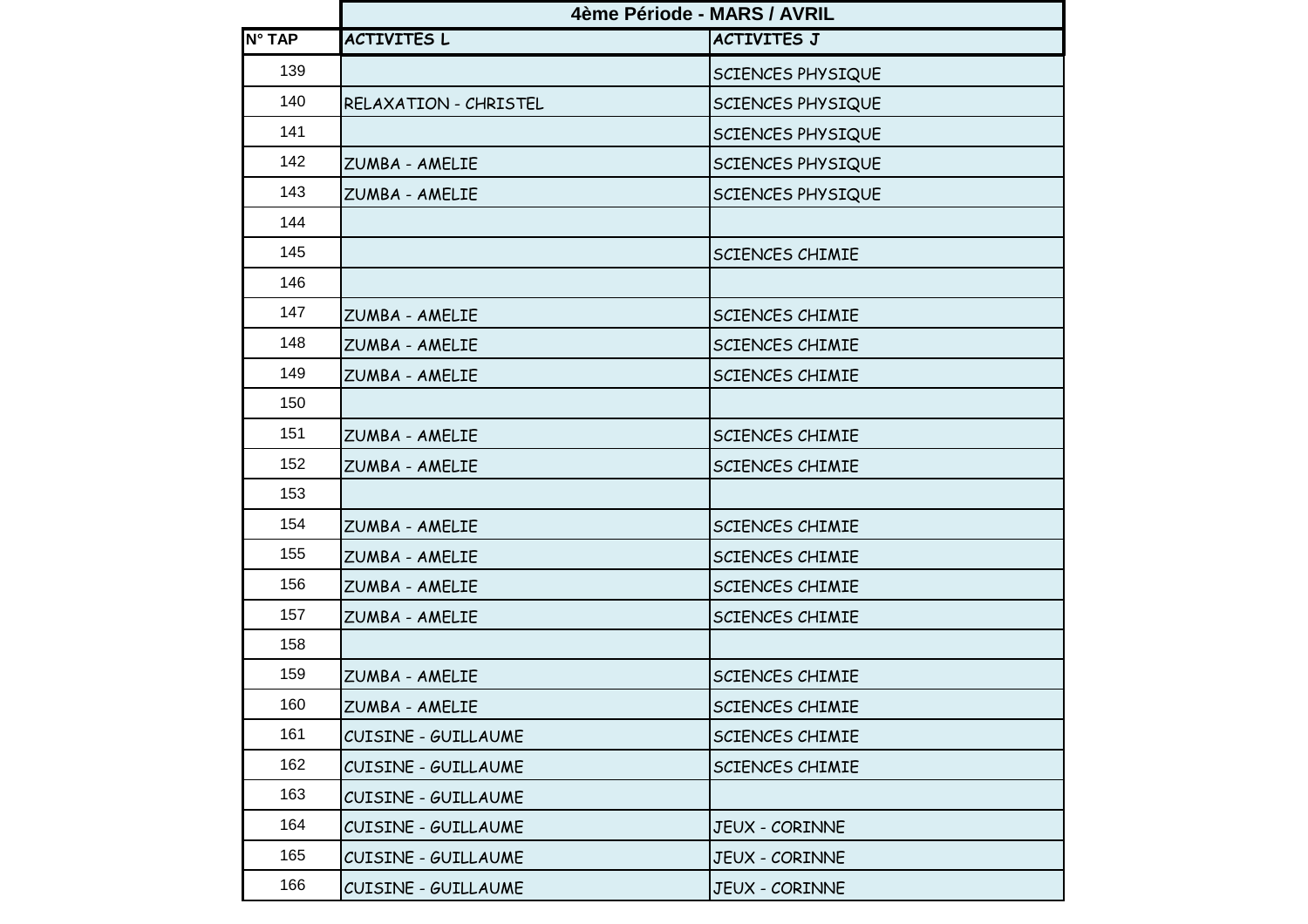|        | 4ème Période - MARS / AVRIL       |                       |
|--------|-----------------------------------|-----------------------|
| N° TAP | <b>ACTIVITES L</b>                | <b>ACTIVITES J</b>    |
| 167    | CUISINE - GUILLAUME               |                       |
| 168    | CHANTAL/MARINE - LOISIRS CREATIFS | <b>JEUX - CORINNE</b> |
| 169    | CHANTAL/MARINE - LOISIRS CREATIFS | <b>JEUX - CORINNE</b> |
| 170    |                                   |                       |
| 171    | CHANTAL/MARINE - LOISIRS CREATIFS | <b>JEUX - CORINNE</b> |
| 172    | CHANTAL/MARINE - LOISIRS CREATIFS | <b>JEUX - CORINNE</b> |
| 173    | CHANTAL/MARINE - LOISIRS CREATIFS | <b>JEUX - CORINNE</b> |
| 174    | CHANTAL/MARINE - LOISIRS CREATIFS | <b>JEUX - CORINNE</b> |
| 175    |                                   |                       |
| 176    | CHANTAL/MARINE - LOISIRS CREATIFS |                       |
| 177    | CHANTAL/MARINE - LOISIRS CREATIFS | THEATRE - AUDREY      |
| 178    | CHANTAL/MARINE - LOISIRS CREATIFS | THEATRE - AUDREY      |
| 179    | CHANTAL/MARINE - LOISIRS CREATIFS | THEATRE - AUDREY      |
| 180    |                                   |                       |
| 181    | RUGBY - GAETAN                    |                       |
| 182    | RUGBY - GAETAN                    | THEATRE - AUDREY      |
| 183    | RUGBY - GAETAN                    | THEATRE - AUDREY      |
| 184    |                                   |                       |
| 185    | CHANTAL/MARINE - LOISIRS CREATIFS |                       |
| 186    | CHANTAL/MARINE - LOISIRS CREATIFS | THEATRE - AUDREY      |
| 187    | CHANTAL/MARINE - LOISIRS CREATIFS | THEATRE - AUDREY      |
| 188    | RUGBY - GAETAN                    |                       |
| 189    |                                   | THEATRE - AUDREY      |
| 190    | RUGBY - GAETAN                    | THEATRE - AUDREY      |
| 191    |                                   |                       |
| 192    | RUGBY - GAETAN                    | TENNIS - ROMAIN       |
| 193    | RUGBY - GAETAN                    | TENNIS - ROMAIN       |
| 194    | RUGBY - GAETAN                    | TENNIS - ROMAIN       |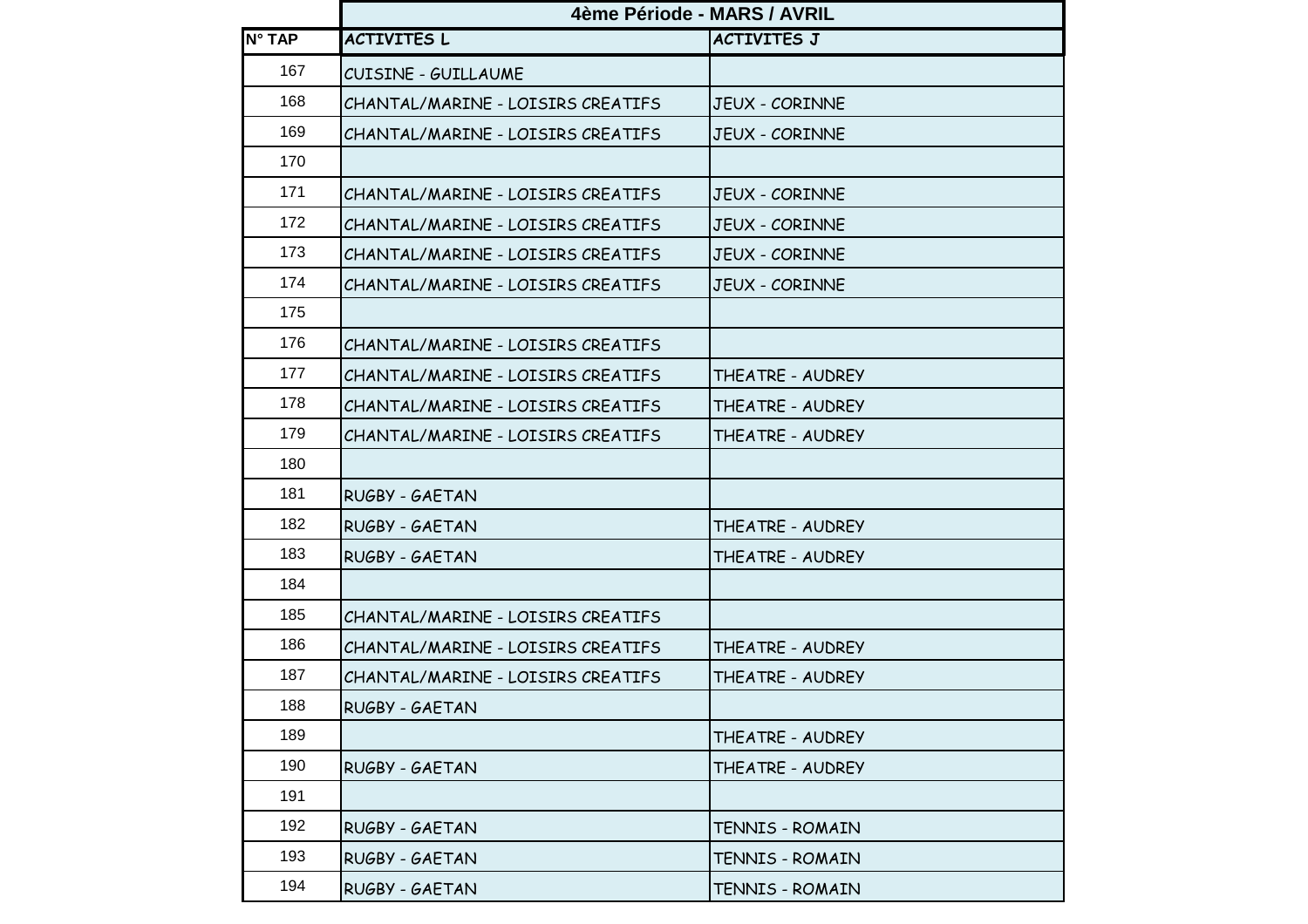|        | 4ème Période - MARS / AVRIL       |                                |
|--------|-----------------------------------|--------------------------------|
| N° TAP | <b>ACTIVITES L</b>                | <b>ACTIVITES J</b>             |
| 195    | RUGBY - GAETAN                    | TENNIS - ROMAIN                |
| 196    |                                   |                                |
| 197    | CHANTAL/MARINE - LOISIRS CREATIFS | TENNIS - ROMAIN                |
| 198    |                                   |                                |
| 199    | CHANTAL/MARINE - LOISIRS CREATIFS | THEATRE - AUDREY               |
| 200    | CHANTAL/MARINE - LOISIRS CREATIFS | THEATRE - AUDREY               |
| 201    | CHANTAL/MARINE - LOISIRS CREATIFS | THEATRE - AUDREY               |
| 202    | CHANTAL/MARINE - LOISIRS CREATIFS | TENNIS - ROMAIN                |
| 203    |                                   | TENNIS - ROMAIN                |
| 204    | CHANTAL/MARINE - LOISIRS CREATIFS | TENNIS - ROMAIN                |
| 205    | CHANTAL/MARINE - LOISIRS CREATIFS | TENNIS - ROMAIN                |
|        | CUISINE - GUILLAUME               | TENNIS - ROMAIN                |
| 206    | RUGBY - GAETAN                    | TENNIS - ROMAIN                |
| 207    | RUGBY - GAETAN                    | TENNIS - ROMAIN                |
| 208    | RUGBY - GAETAN                    | BUT AMERICAIN - GREGORY        |
| 209    | RUGBY - GAETAN                    | BUT AMERICAIN - GREGORY        |
| 210    | CUISINE - GUILLAUME               | BUT AMERICAIN - GREGORY        |
| 211    | CUISINE - GUILLAUME               | BUT AMERICAIN - GREGORY        |
| 212    | CUISINE - GUILLAUME               | BUT AMERICAIN - GREGORY        |
| 213    | CUISINE - GUILLAUME               | BUT AMERICAIN - GREGORY        |
| 214    | CUISINE - GUILLAUME               | BUT AMERICAIN - GREGORY        |
| 215    | CUISINE - GUILLAUME               | BUT AMERICAIN - GREGORY        |
| 216    | CUISINE - GUILLAUME               | <b>BUT AMERICAIN - GREGORY</b> |
| 217    |                                   |                                |
| 218    | CUISINE - GUILLAUME               | BUT AMERICAIN - GREGORY        |
| 219    | CUISINE - GUILLAUME               | BUT AMERICAIN - GREGORY        |
| 220    | CUISINE - GUILLAUME               | ARTS PLASTIQUE - CAROLE        |
| 221    |                                   |                                |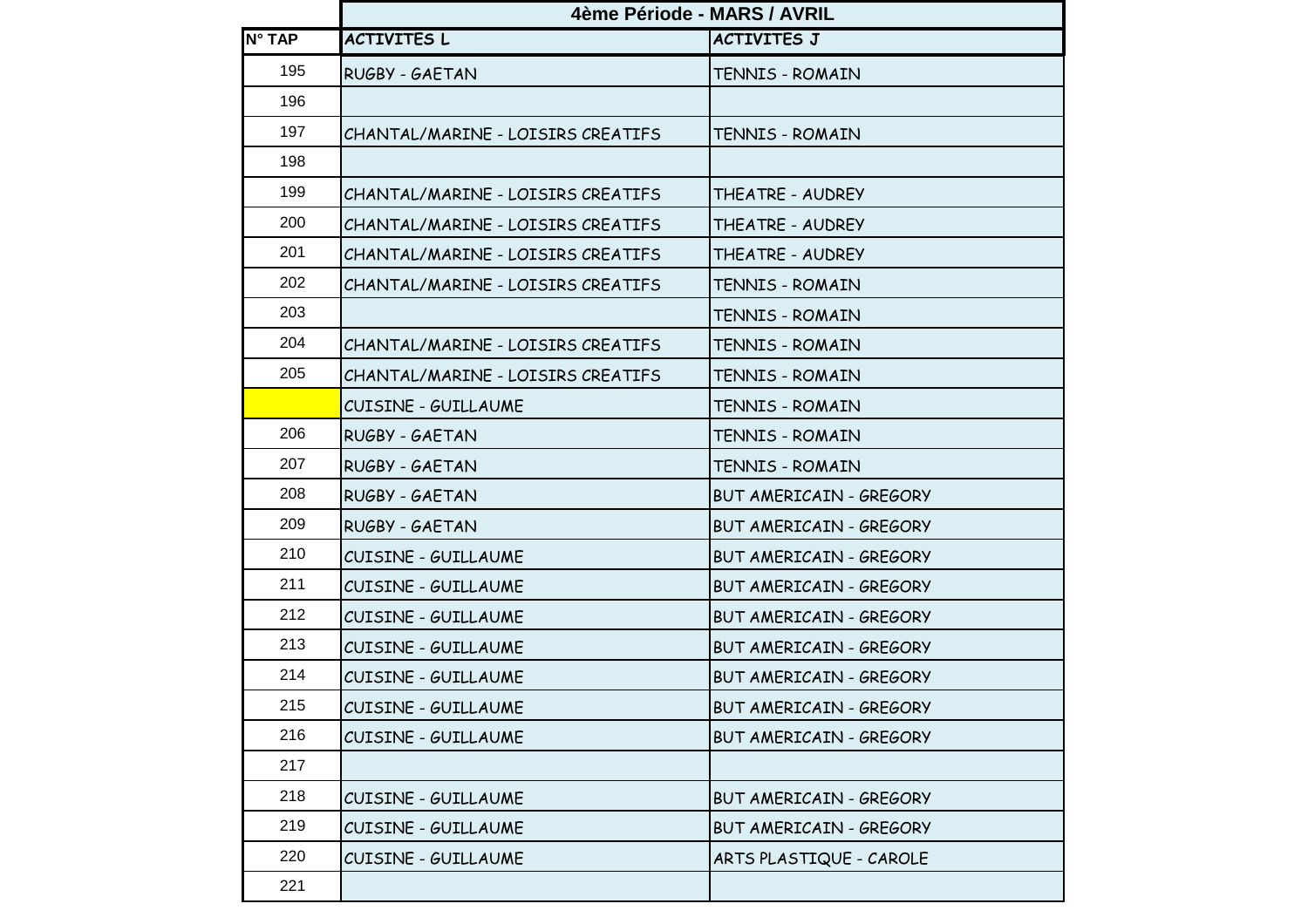|        | 4ème Période - MARS / AVRIL |                         |
|--------|-----------------------------|-------------------------|
| N° TAP | <b>ACTIVITES L</b>          | <b>ACTIVITES J</b>      |
| 222    |                             |                         |
| 223    | <b>CUISINE - GUILLAUME</b>  | ARTS PLASTIQUE - CAROLE |
| 224    | CUISINE - GUILLAUME         | ARTS PLASTIQUE - CAROLE |
| 225    | BRUYAS - MULTISPORT         | ARTS PLASTIQUE - CAROLE |
| 226    | BRUYAS - MULTISPORT         | ARTS PLASTIQUE - CAROLE |
| 227    | <b>BRUYAS - MULTISPORT</b>  | ARTS PLASTIQUE - CAROLE |
| 228    | <b>BRUYAS - MULTISPORT</b>  | BUT AMERICAIN - GREGORY |
| 229    | BRUYAS - MULTISPORT         | BUT AMERICAIN - GREGORY |
| 230    | BRUYAS - MULTISPORT         | ARTS PLASTIQUE - CAROLE |
| 231    | <b>BRUYAS - MULTISPORT</b>  | ARTS PLASTIQUE - CAROLE |
| 232    | <b>BRUYAS - MULTISPORT</b>  |                         |
| 233    | BRUYAS - MULTISPORT         | ARTS PLASTIQUE - CAROLE |
| 234    | BRUYAS - MULTISPORT         | ARTS PLASTIQUE - CAROLE |
| 235    | BRUYAS - MULTISPORT         | JUDO - LUDIVINE         |
| 236    | BRUYAS - MULTISPORT         | JUDO - LUDIVINE         |
| 237    | BRUYAS - MULTISPORT         | JUDO - LUDIVINE         |
| 238    | TRAPIER - MULTISPORT        | JUDO - LUDIVINE         |
| 239    | TRAPIER - MULTISPORT        | JUDO - LUDIVINE         |
| 240    | TRAPIER - MULTISPORT        | JUDO - LUDIVINE         |
| 241    | TRAPIER - MULTISPORT        | JUDO - LUDIVINE         |
| 242    |                             |                         |
| 243    | TRAPIER - MULTISPORT        | JUDO - LUDIVINE         |
| 244    | TRAPIER - MULTISPORT        | JUDO - LUDIVINE         |
| 245    | TRAPIER - MULTISPORT        | JUDO - LUDIVINE         |
| 246    | TRAPIER - MULTISPORT        | CUISINE - GUILLAUME     |
| 247    |                             |                         |
| 248    | TRAPIER - MULTISPORT        | CUISINE - GUILLAUME     |
| 249    | TRAPIER - MULTISPORT        | ARTS PLASTIQUE - CAROLE |